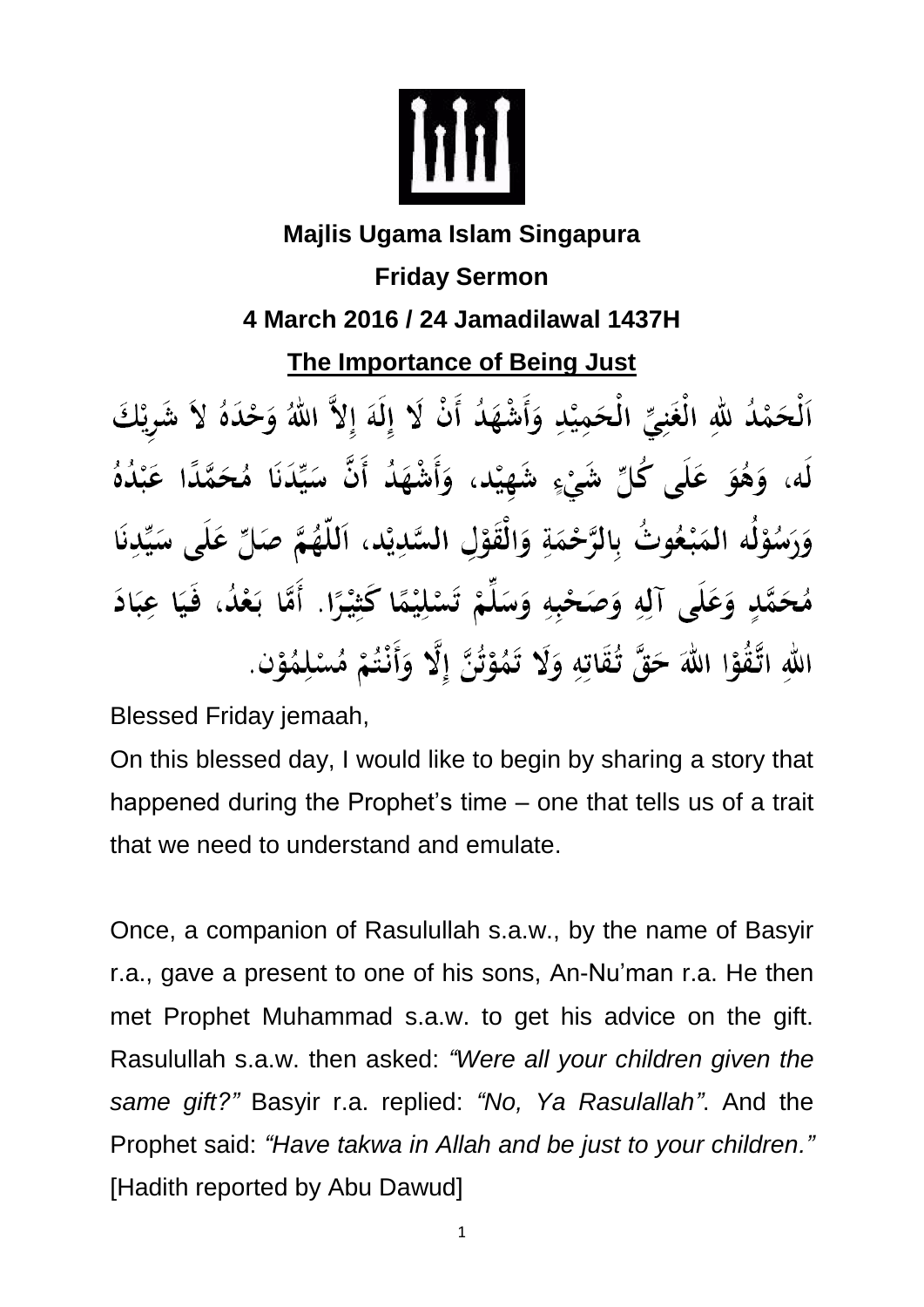Brothers,

Perhaps some of us may feel that it is not a big deal for a father to only give a present to one of his children without the others. This is because the wealth belongs to the father and the gift will benefit his own child. However, the advice from Rasulullah s.a.w. highlights the importance of being just and fair. Sometimes, without us realising it, parents favour one child over others and this results in hatred, resentment and even vengefulness amongst siblings.

It may also affect the parent-child relationship and may cause the children to feel as if they have been side-lined and are not good enough for the parents. This may affect the child's selfesteem, and may hamper his or her mental and emotional development. Therein lies the wisdom of our Prophet s.a.w. in emphasising the importance of being just, especially within the context of a family. And thus, we find our khatibs reciting every week, verse 90 of surah An-Nahl:

١ٍ إِنَّ أَلَّدَ يَأَمُرُ بِأَلَعَدَّلِوَٲَلِّحُسَٰنِ وَ إِيتَاّمٍٍ وَنَاَقُرَّرِفَ  
وَينََّهَٰ عَنِ أَلَفَحُشَّاَءِ وَاَلَمُنِڪَرِ وَاَلَبَغِّ يَعِفُكُمُ
$$
\widehat{S}
$$
هَ

Which means: *"Indeed, Allah orders justice and good conduct and giving to relatives and forbids immorality and bad conduct*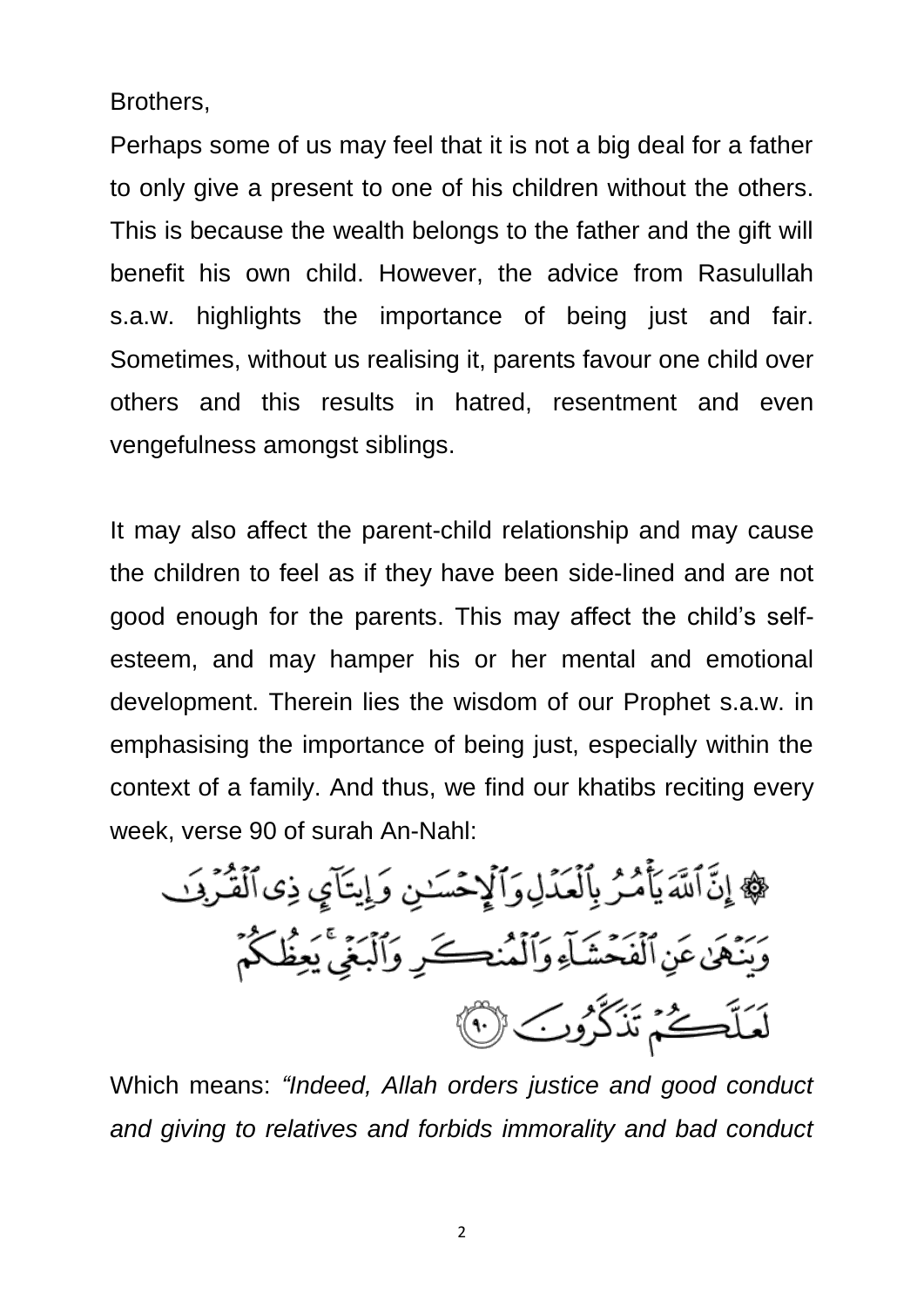*and oppression. He admonishes you that perhaps you will be reminded*.*"*

Friday jemaah,

Justice demands that we put matters in its rightful place and to honour the accorded rights of every soul. By not upholding justice, we are creating room for cruelty and other oppressive traits to take place. Indeed what Imam Al-Qurthubi said is true when he said that justice is the foundation of human relationships and forms the rudiments of Islamic law. How would we feel if our employers, our spouse, our parents and our leaders are unjust? We will surely be unhappy and angry. But let us ask ourselves this: have we been fair and just to others? Expecting others to be kind to us while we do not act kindly towards them is in itself a form of cruelty and injustice.

Remember brothers, so exalted is the importance of justice that Allah s.w.t. said in a hadith qudsi, which means: *"0 My servants! I have forbidden injustice for Myself, so it is forbidden amongst you. So, do not be unjust to each other."* [Hadith reported by Imam Muslim]

Justice demands that we do what is right, not what we necessarily want or desire. Justice demands that we be courageous and tenacious in upholding the truth. Some might say that we might lose out by being just; but rest assured that

3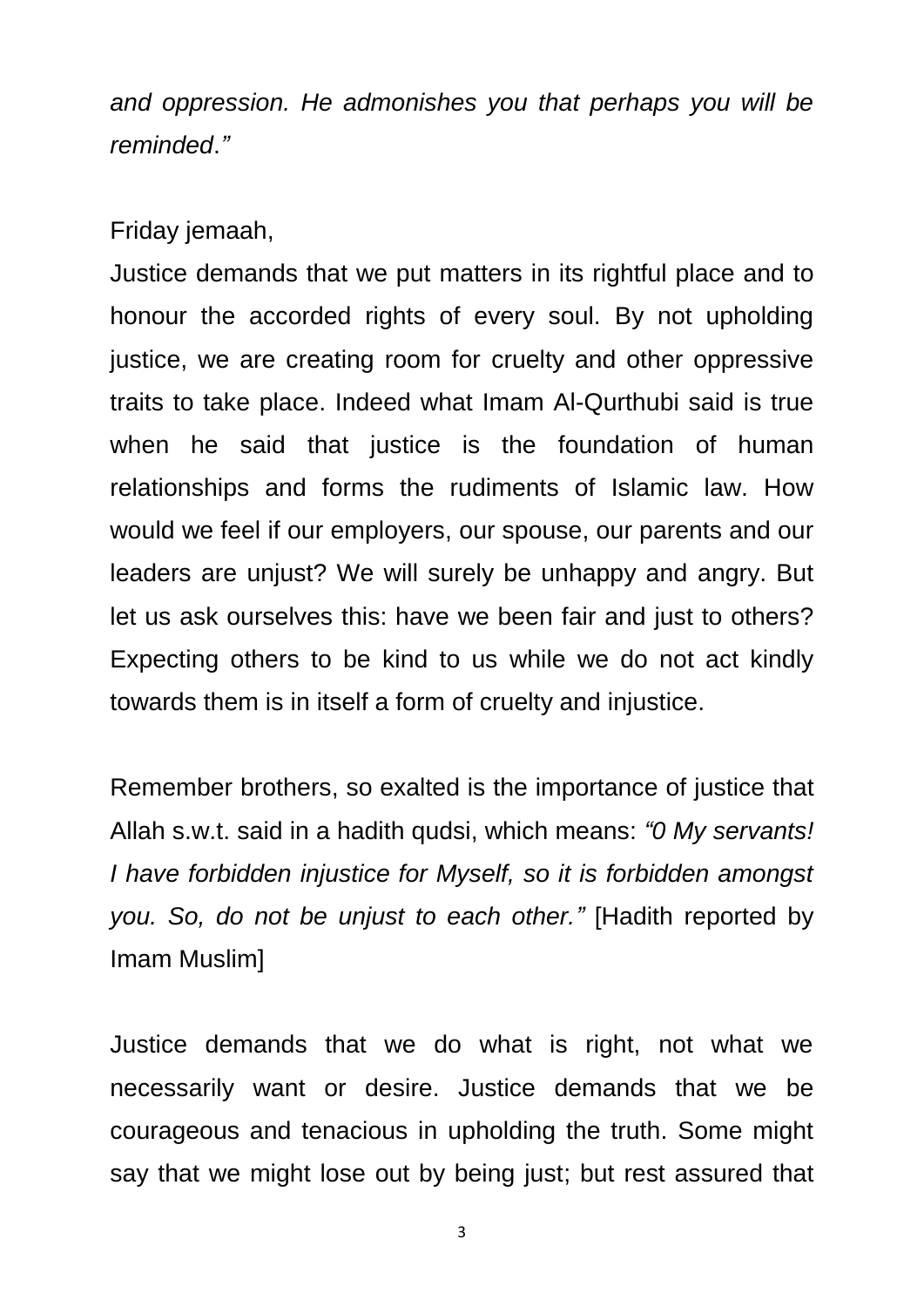while it may seem like a loss, being just will give us a peace of mind and ensure that we can sleep soundly at night. Why? It is because, justice will strengthen the sense of takwa in our hearts, and takwa in Allah will lead to tranquillity and true happiness. Allah says:

ٱعۡذِلُوا۟هُوَ أَقۡدَبُ لِلتَّقُوَىٰٓ وَٱتَّـقُوا۟ ٱللَّهَ ۚإِنَّ ٱللَّهَ خَبِيرٌ بِمَا<br>نَعۡـمَلُوبَ ۞

Which means: *"Be just; that is nearer to righteousness. And fear Allah; indeed, Allah is Acquainted with what you do*.*"* [Surah Al-Maidah: verse 8]

Perhaps some among us will say, *"I have never acted unjustly"* and thus pays no attention to this matter. Brothers, we should be aware that it is insufficient to observe justice and abstain from cruelty merely in our actions. When Islam commands every believer to act justly, it is demanding justice in every aspect of the believer's life – his actions, speech, relationships and so on. We are also taught that justice is not limited only towards humans, but also to all of Allah's creations, and that will be discussed further during the Friday sermons throughout this month.

Let us strive to be virtuous members of the community, upholding good morals and being just in all aspects. May Allah

4